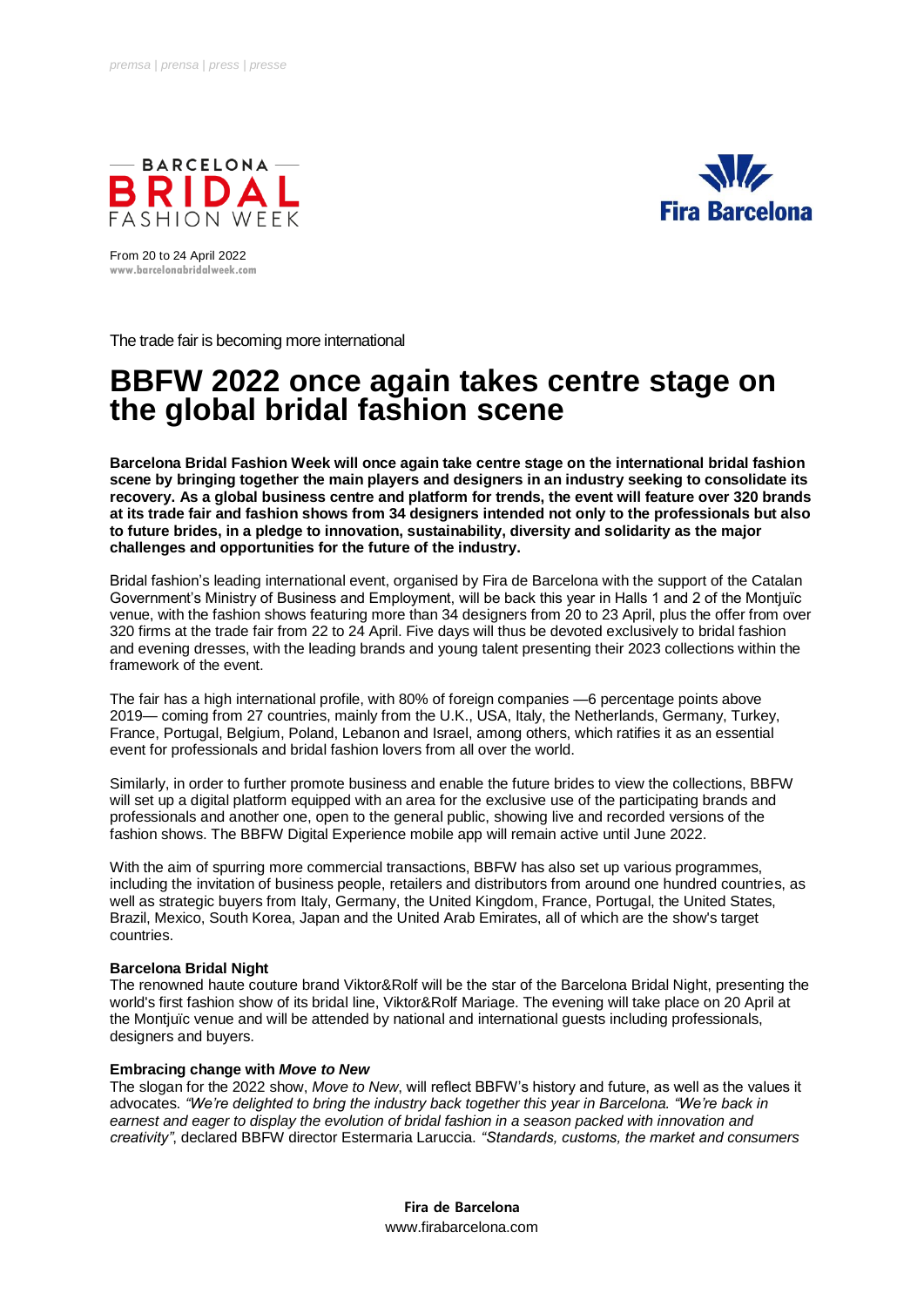*have changed in recent years. Our aim is to evolve with these changes and face up to the challenges of the future hand in hand with the industry, insisting on the need to innovate, promote sustainability throughout the product value chain and embrace diversity as an invaluable source of wealth"*.

#### **Collaboration with Save the Children**

Following the success of the 2021 Barcelona Bridal Fashion Week Gala, the show will continue to cooperate with the Save the Children NGO in its project to combat child marriages, specifically the work being done in Mauritania. It will also propose different cultural and informative activities to promote art, design, creativity and sustainability, with the aim of holding an event that's committed to people and their environment.

**Barcelona, April 2022** 

**Mª Gloria Dilluvio**

609 73 47 70 - 93 233 21 72 [gdilluvio@firabarcelona.com](mailto:gdilluvio@firabarcelona.com)

Eva Martín – XXL 93 452 65 00 [eva@xxlcomunicacion.com](mailto:eva@xxlcomunicacion.com)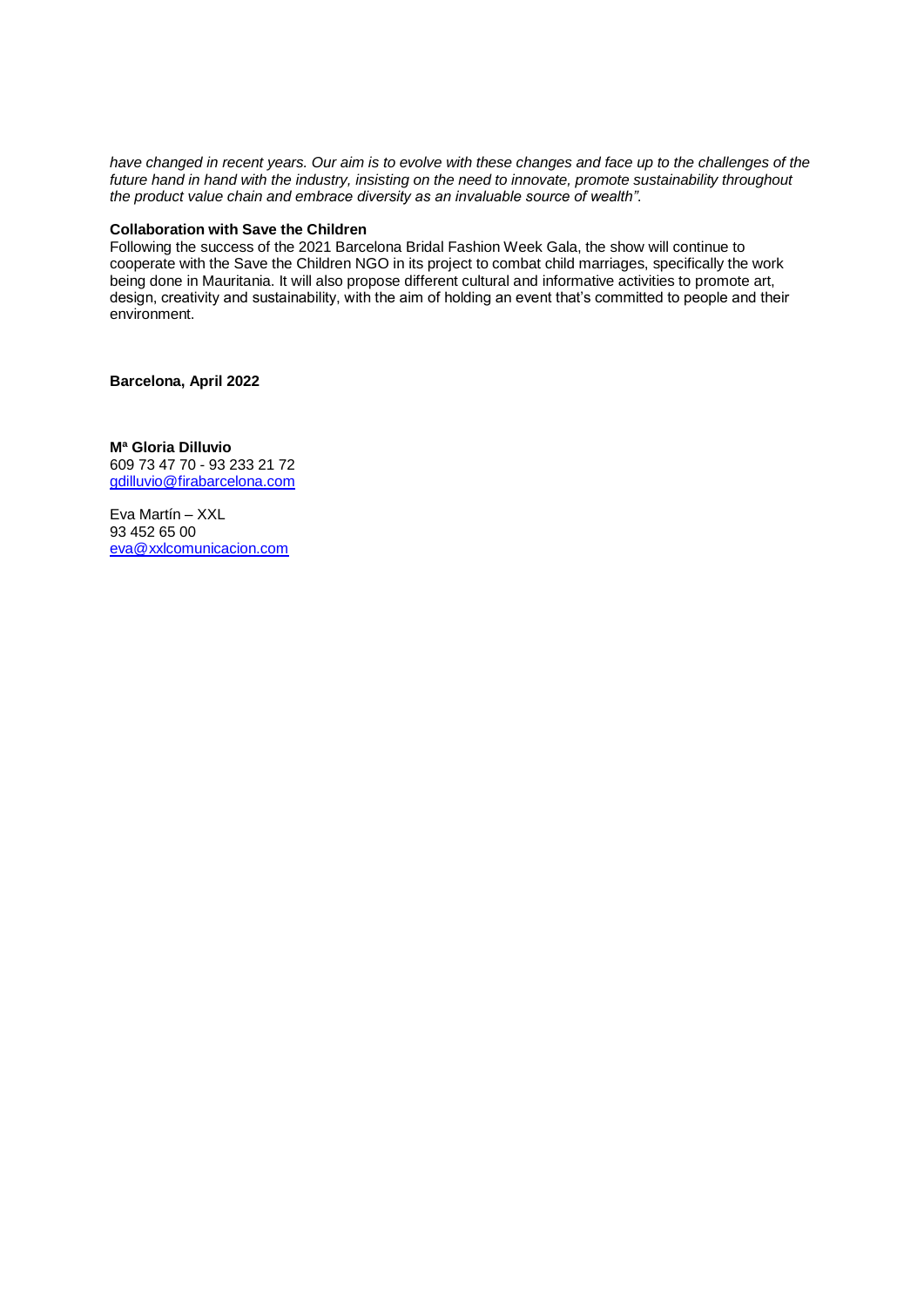



From 20 to 24 April 2022 **www.barcelonabridalweek.com**

75% of the trade fair is made up of international firms

## **BBFW presents the fashion shows of 34 designers and the collections of more than 320 brands**

**The Barcelona Bridal Fashion Week (BBFW) catwalk will be in the spotlights between 20 and 23 April presenting creations designed by major national and international bridal wear designers. 34 top-level firms and emerging brands will take part in the fashion shows of the industry's international benchmark event, presenting their new products, as will the 320 firms that will be taking part in the fair.**

The BBFW catwalk will be the setting for the launch of national and international firms, who will present their 2023 collection of bride gowns, groom wear and evening wear to buyers, communication media, wedding planners and guests, who will also be able to follow the fashion shows on the fair's digital platform.

National companies such as Atelier Pronovias; Rosa Clará; Jesús Peiró; Yolancris; Sophie et Voilà; Isabel Sanchis; Marco & María, and Ramón Sanjurjo have confirmed their presence. In addition to the new Nicole Milano brand proposals, the Pronovias Group will present for the first time the Marchesa for Pronovias collection, the result of a mutual endeavour with the American brand.

Among international brands making their debut at the BBFW fashion show will be Italian designer Peter Langner, who will present his 2023 collection only in digital format; Ukraine's Katy Corso; South Korea's Vestal; Poland's Agnieska Swialty; and Modeca from the Netherlands. Other international brands who will attend again, are Marylise & Rembo Styling, from Belgium; the American Demetrios; Julia Kontogruni, from Bulgaria; the Italian Carlo Pignatelli with his collection for grooms, and the French Cymbeline.

On the other hand, ratifying its commitment to young designers, the BBFW catwalk will host the 'New Talents' fashion shows with creations by Olga Macià, Lorena Panea, Poesie Sposa and Simone Marulli, among other designers who will be present for the first time on the BBFW runway like Andrea Lalanza, Mireia Balaguer and the Italian firm More.

Other designers, all from Andalusia, are making their debut on the BBFW catwalk this year, Moncho Heredia from Malaga, Nicolás Montenegro from Seville, Higar Novias from Córdoba and Manila Novias from Granada. All designers will present creations for brides and bridesmaids, as well as proposals for evening dresses.

## **World premiere of Viktor&Rolf Mariage**

The Viktor&Rolf Mariage brand will star in the Barcelona Bridal Night, the show's gala evening to be held on Wednesday 20 April at the Montjuïc venue. It will be the famous designers' first world fashion show of their bridal line, and will exhibit creations from their Spring/Summer 2023 collection, along with a selection of iconic haute couture pieces and gowns from their Mariage line.

> **Fira de Barcelona** www.firabarcelona.com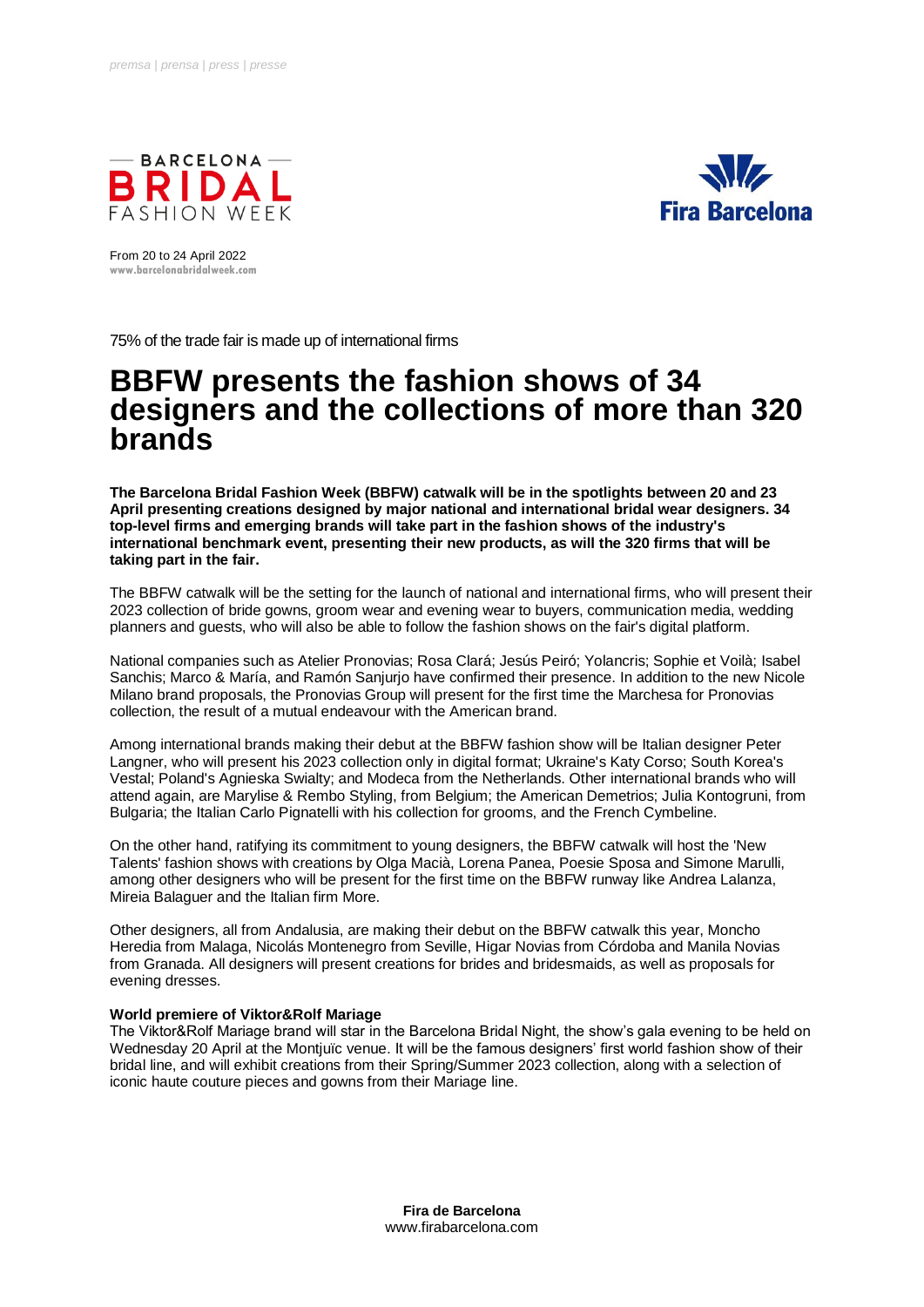#### **Over 320 brands at the trade fair**

The BBFW fair will run at the same time with the catwalk on 22 and 23 April and will remain open until the 24. This year's exhibition will feature more than 320 firms, 75% of them being international visiting from 27 countries.

The trade fair will feature the offer of the leading national brands such as Jesús Peiró, Pronovias Group, Rosa Clará, YolanCris, Sophie et Voilà, Marco&Maria, Sonia Peña, Carla Ruiz, Ramón Sanjurjo, Inuñez, Novia d'Art or Tot-hom.

Among the international brands, the renowned Lebanese firms Zuhair Murad and Tony Ward participating for the first time, stands out. The Americans Demetrios, Justin Alexander, Enzoani, Randy Fenoli, Allure or Amsale, and the Italians Nicole Milano, Peter Langner, Blumarine, Andrea Sedici, Elisabetta Polignano, Poesie Sposa, Simone Marulli, Valentini, Amelia Casablanca, Bellantuono, Maison Signore, as well as Madi Lane (Australia), Katy Corso (Ukraine), Vestal (South Korea), Julie Vino (Israel), Cymbeline (France), or Daalarna (Hungary), The Atelier by Jimmy Choo (Malaysia), Tony Ward ( Lebanon), Otilia Brailoiu (Romania), and Penny Peckam (United Kingdom) which is participating for the first time, among many others, who will present their 2023 collections.

**Barcelona, April 2022**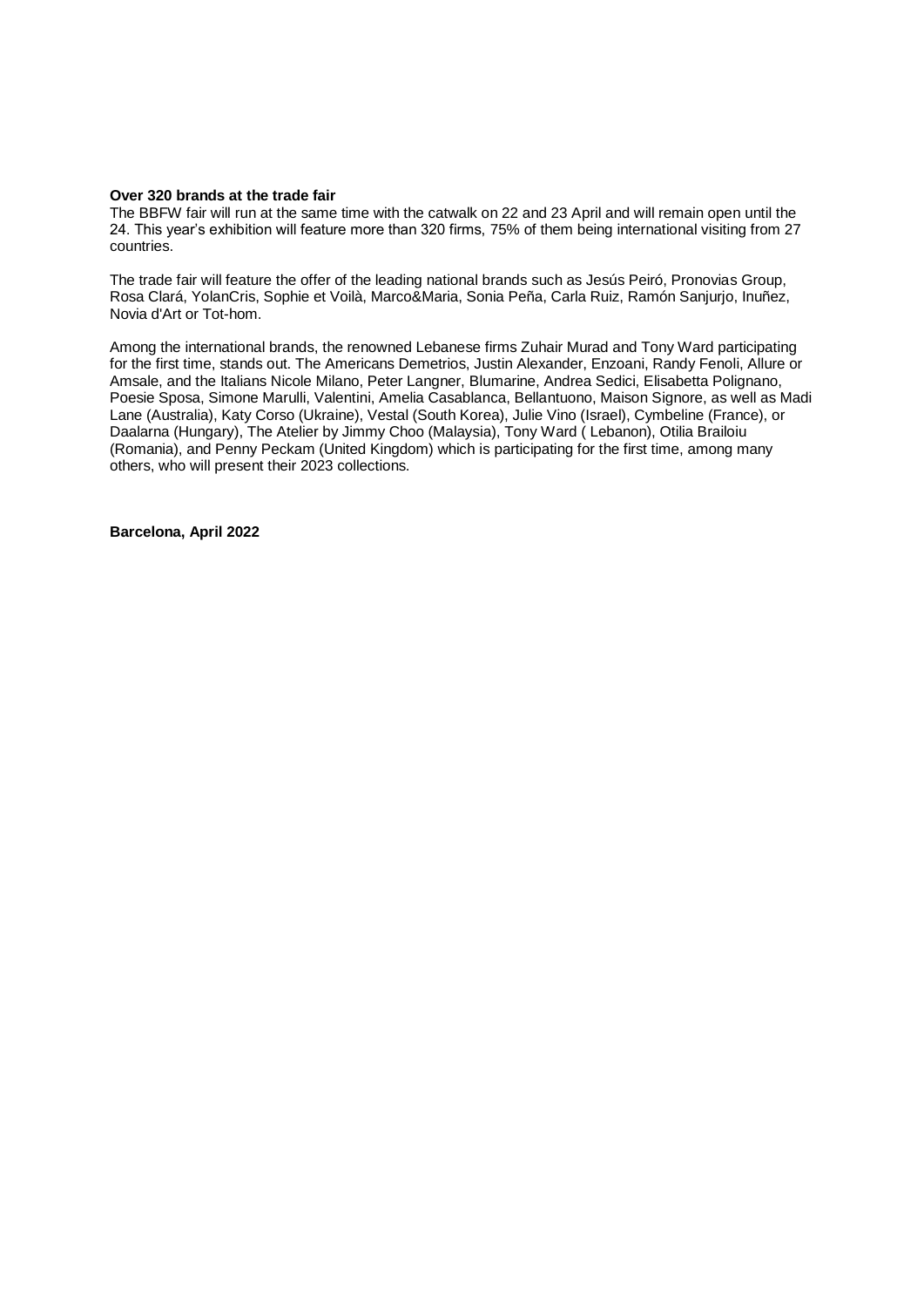



From 20 to 24 April 2022 **www.barcelonabridalweek.com**

The firm will exhibit its creations at Barcelona Bridal Night

# **Viktor&Rolf presents the world's first fashion show of its bridal line at Barcelona Bridal Night**

**Founded in 1993, the luxury brand created by artists Viktor Horsting and Rolf Snoeren is one of the most famous in the world of haute couture due to its distinctive avant-garde DNA, characterised by the spectacular fusion of art and design. The company will present the world's first fashion show of its Viktor&Rolf Mariage line, dedicated exclusively to brides. The show will include the creations of the spring/summer 2023 season and a carefully chosen selection of iconic pieces from its haute couture collections and dresses from its Mariage line.**

The fashion artists Viktor Horsting and Rolf Snoeren will present the world's first fashion show of their bridal line during Barcelona Bridal Night, the gala night of the Barcelona Bridal Fashion Week event, which once again confirms itself as a world reference in bridal fashion. The fashion show —which is also the brand's first in Spain— will take place on Wednesday 20 April at the Montjuïc venue.

Viktor Horsting and Rolf Snoeren (1969, Netherlands) met in the early 90s during their studies at the Arnhem Academy of Art and Design, where they formed a friendship that would lead to the creation of their brand. As fashion artists, the Dutch duo stand out not only for their ability to innovate and break away from convention, but also for combining fashion, art and philosophy.

Their debut in the bridal fashion world dates back to 2017, when they presented their first collection dedicated to brides: an exploration of iconic Viktor&Rolf elements inspired by classic haute couture influences, with a modern and glamorous approach. Previously, bridal wear was already present in the collections of the firm which created Princess Mabel of Orange-Nassau's wedding dress. *"We've always been fascinated by the wedding dress because it's like a story, a little universe in itself. It's an icon of one of life's most wonderful moments*," say Horsting and Snoeren.

For the Barcelona Bridal Night fashion show, Viktor&Rolf are preparing a presentation inspired by haute couture influences with a surreal and signature touch from the brand, resulting in a bold take on their striking bridal range of sculptural and romantic designs, complemented by avant-garde haute couture pieces and others endowed with large, light volumes that reflect the designers' perspective, always in search of the limits of transformation. On their upcoming participation in the event, the designers have stated: "We are delighted to be part of BBFW and to present our first Mariage fashion show in Barcelona".

According to Estermaria Laruccia, director of the BBFW, "Viktor Horsting and Rolf Snoeren fit perfectly into our idea of fashion: in each of their dresses they manage to capture a concept of 'beauty' that goes far beyond aesthetics to fully enter the world of art, creativity and experimentation, with the elegance, attention to detail and intensity of a firm which is used to being a master of both haute couture and ready-to-wear fashion. We couldn't be prouder of their presence here, which will undoubtedly bring more innovation, art and culture to the world of bridal fashion and the trade show".

## **About Viktor & Rolf**

Viktor&Rolf is the avant-garde luxury fashion firm founded in 1993 by fashion artists Viktor Horsting and Rolf Snoeren. Widely recognised and respected for its provocative haute couture and conceptual glamour,

> **Fira de Barcelona** www.firabarcelona.com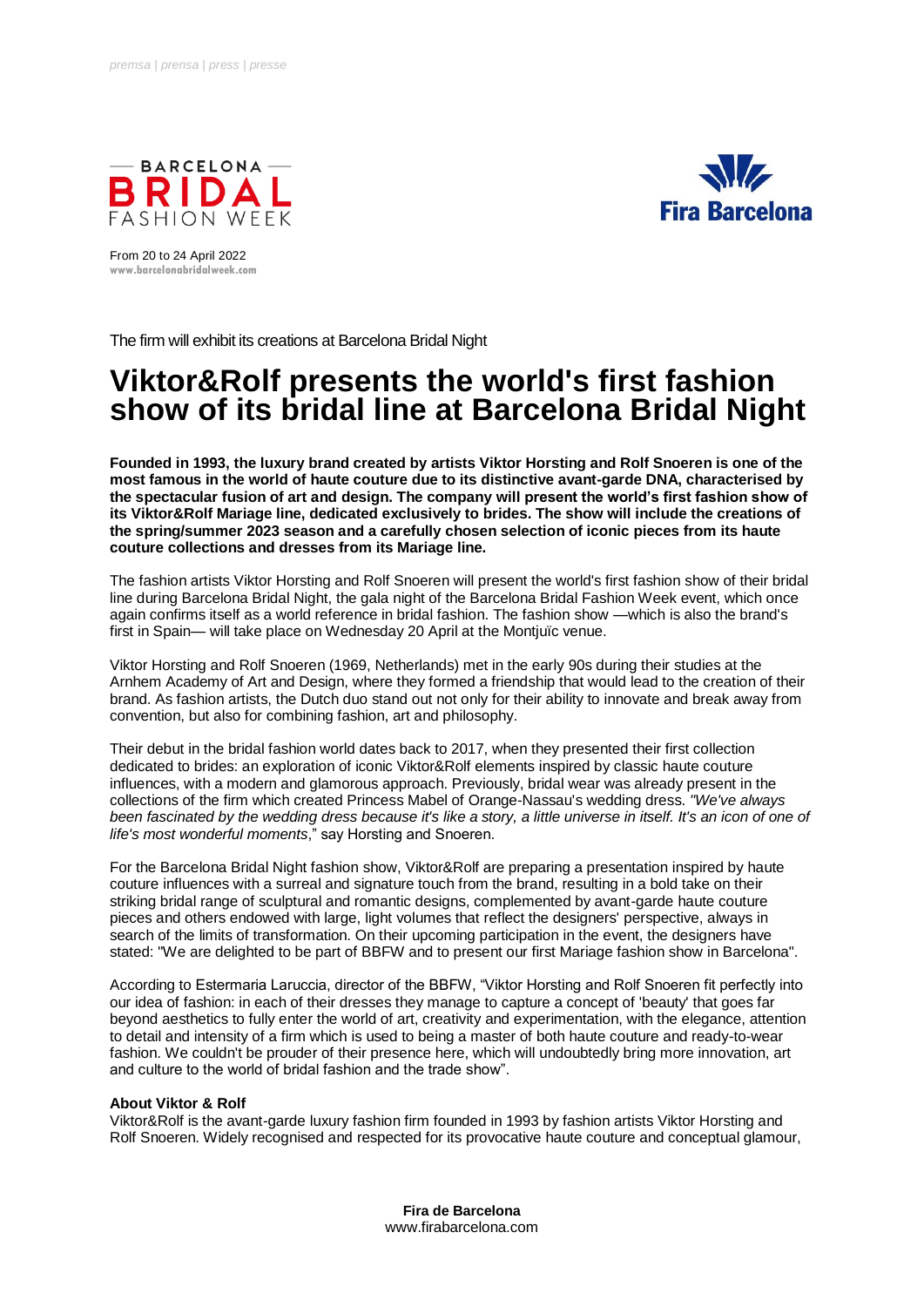the company aims to create spectacular beauty and surprising elegance through an unconventional approach to fashion.

The brand has been presenting its exclusive creations at Paris Fashion Week for over twenty years, since the first haute couture collection in spring/summer 1998, with designs that evoke its characteristic provocative spirit infused with surreal contrasts. With Mariage, Viktor&Rolf presents its luxury bridal collections, created from an exploration of iconic elements inspired by the influences of classic haute couture.

The designers are also behind the Viktor&Rolf Mister Mister collection for men, which represents an extension of their personal style, an intimate reflection of formal wear with a playful twist. Viktor&Rolf's luxury lines also include the Viktor&Rolf Tulle collection, the exclusive Viktor&Rolf Vision optical line and a catalogue that brings together some of the world's best-selling fragrances such as Flowerbomb, Spicebomb and Bonbon.

**Barcelona, April 2022**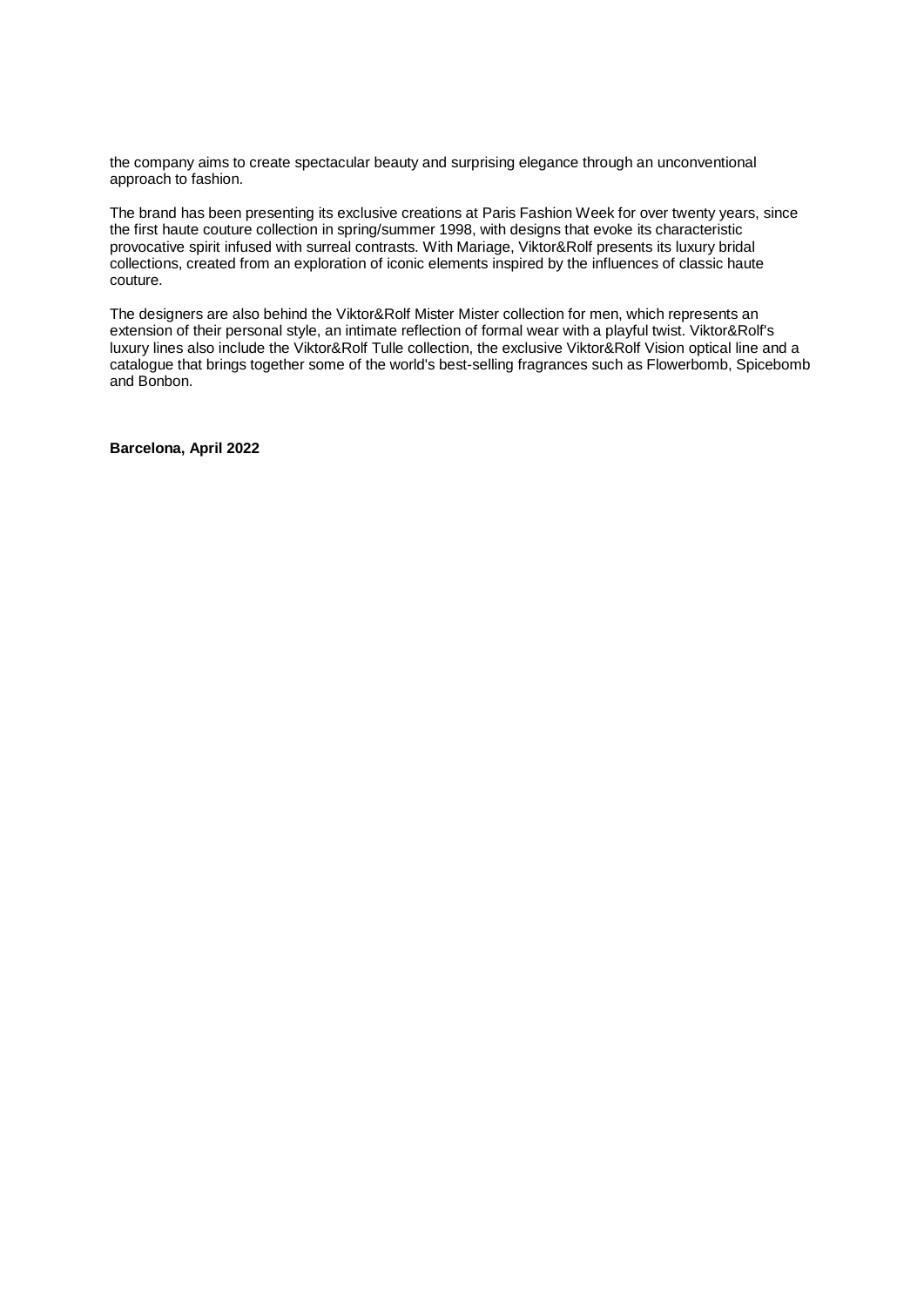



From 20 to 24 April 2022 **www.barcelonabridalweek.com**

# **Schedule of fashion shows at Barcelona Bridal Fashion Week 2022**

**The Barcelona Bridal Fashion Week (BBFW) catwalk will be in the spotlights between 20 and 23 April presenting creations designed by major national and international bridal wear designers. 34 top-level firms and emerging brands will take part in the fashion shows of the bridal industry's international benchmark event, presenting their 2023 collections.** 

- Wednesday 20 April 2022
- 12:00 pm Jesús Peiró\*\*
- 1:30 pm Marchesa for Pronovias\*\*
- 3:00 pm Isabel Sanchis\*\*
- 4:30 pm Yolancris\*\*
- 6:00 pm Peter Langner (digital)\*\*
- 8:30 pm Viktor & Rolf Mariage (Barcelona Bridal Night)\*
	- Thursday 21 April
- 10:00 am Olga Macià/Mireia Balaguer/Andrea Lalanza (New Talents)\*\*
- 11:30 am Sophie et Voilà/Agnieszka Swiatly\*\*
- 1:00 pm Nicole Milano\*\*
- 3:30 pm Marylise & Rembo Styling & Carta Blanca\*\*
- 5:00 pm Marco & María\*\*
- 6:30 pm Cymbeline\*\*
- 8:30 pm Rosa Clará\*
	- Friday 22 April 2022
- 10:00 am Julia Kontogruni\*\*
- 11:30 am Ramón Sanjurjo\*\*
- 1:00 pm Vestal\*\*